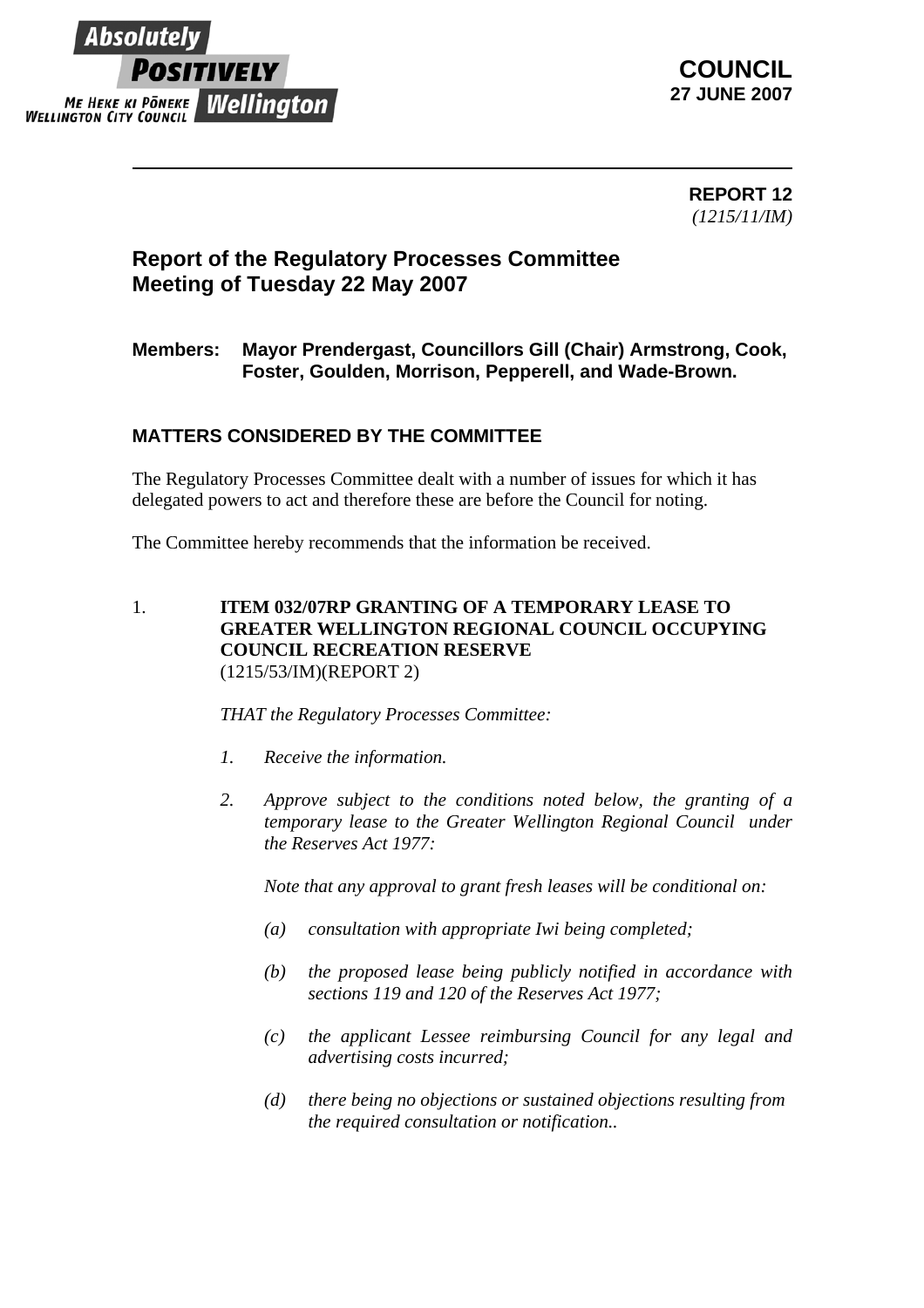## 2. **ITEM 033/07RP GRANTING OF LEASES TO SIX GROUPS OCCUPYING COUNCIL RECREATION RESERVE AND WELLINGTON TOWN BELT**  (1215/53/IM)(REPORT 3)

*THAT the Regulatory Processes Committee:* 

- *1. Receive the information.*
- *2. Approve subject to the conditions noted below, the granting of fresh leases to the following groups under the Reserves Act 1977:*

| <b>Group</b>                                                                    | Type of<br>Lease | <b>Location</b>                                                  | <b>Term</b><br>( <i>years</i> ) | <b>Annual Rent</b><br>$(GST$ exclusive)                                    |
|---------------------------------------------------------------------------------|------------------|------------------------------------------------------------------|---------------------------------|----------------------------------------------------------------------------|
| Wellington<br><b>British</b><br>Railway<br><b>Modellers</b><br>Club             | Premises         | Grenada North<br>Park                                            | $10 + 10$                       | \$214<br>Maintenance fee<br>Compliance fee                                 |
| Tawa Junior<br>Soccer Club                                                      | Premises         | Grenada North<br>Park                                            | $10 + 10$                       | \$155<br>Maintenance fee<br>Compliance fee                                 |
| <b>Scout</b><br><b>Association</b><br>of New<br>Zealand<br>(Brooklyn)<br>Group) | Ground           | Harrison St                                                      | 5                               | \$71                                                                       |
| Central<br><b>Allbreeds</b><br>Dog<br><b>Training</b><br>School                 | Ground           | <b>Polhill Gully</b><br>Recreation<br>Reserve and<br>(Town Belt) | 10                              | \$552                                                                      |
| Wellington<br>Chinese<br>Sports and<br>Cultural<br>Centre Inc.                  | Ground           | Mt Albert Park<br>(Town Belt)                                    | 10                              | \$962                                                                      |
| <b>New</b><br>Zealand<br>Squash<br>Incorporated<br>(Club<br>Kelburn)            | Ground           | Salamanca Rd<br>(Town Belt)                                      | 10                              | \$45,337.50<br>(reflecting the<br>commercial<br>nature of the<br>$club$ ). |